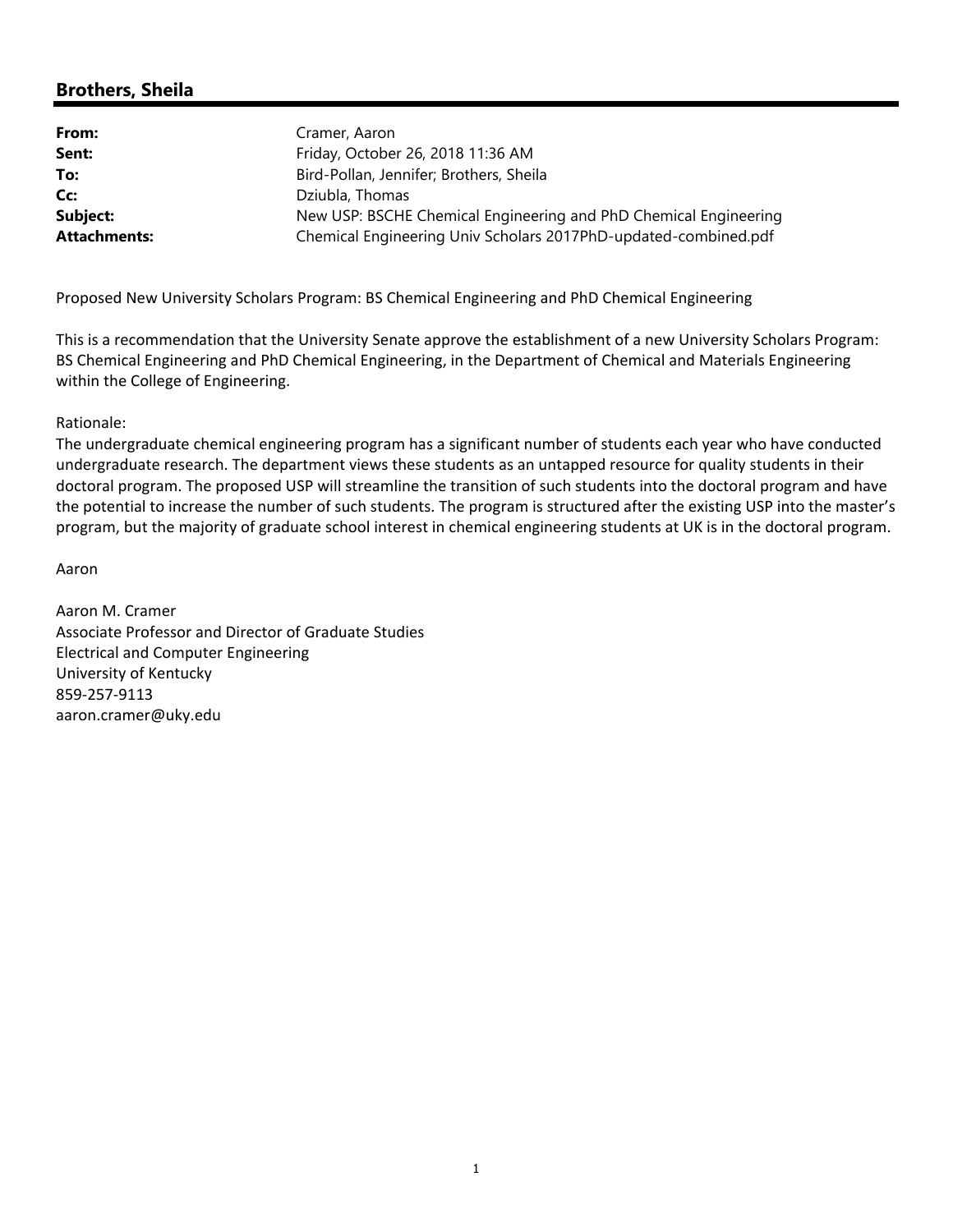*The University Scholars Program (USP) offers students the opportunity and challenge of integrating their undergraduate and graduate courses of study into a single, continuous program leading to both a baccalaureate and master's degree. The student's particular requirements will determine the amount of time needed to complete the program, but the two programs can be completed in less time than that required in a conventional program.* 

*Once approved at the college level, your college will send the proposal to the Graduate Council (GC) for review and approval. (Requirements for the bachelor's degree must remain unchanged, so there is no review by the Undergraduate Council.) After approval by the GC, the GC will send your proposal to the Senate Council office for additional review via a committee and then to the Senate for approval. Once approved by the Senate, the Senate Council office will report approvals to the Provost, Registrar and other appropriate entities, including the contact person. The contact person listed on the form will be informed when the proposal has been sent to committee and other times as appropriate.* 

|                | <b>1. GENERAL INFORMATION</b>                                                          |                             |                                                                                  |  |        |                            |                        |                              |  |
|----------------|----------------------------------------------------------------------------------------|-----------------------------|----------------------------------------------------------------------------------|--|--------|----------------------------|------------------------|------------------------------|--|
| 1a             | Bachelor's major name:                                                                 |                             | <b>Chemical Engineering</b>                                                      |  |        |                            |                        |                              |  |
|                |                                                                                        |                             |                                                                                  |  |        |                            |                        |                              |  |
| 1 <sub>b</sub> | Bachelor's degree:                                                                     |                             | <b>Bachelor of Arts</b>                                                          |  |        | <b>Bachelor of Science</b> |                        | $\boxtimes$ Other            |  |
|                | If "Other," explain:                                                                   | <b>BSCHE</b>                |                                                                                  |  |        |                            |                        |                              |  |
|                |                                                                                        |                             |                                                                                  |  |        |                            |                        |                              |  |
| 1 <sub>c</sub> | Bachelor's degree home college:                                                        |                             | <b>College of Engineering</b>                                                    |  |        |                            |                        |                              |  |
|                |                                                                                        |                             |                                                                                  |  |        |                            |                        |                              |  |
| 1 <sub>d</sub> | Bachelor's degree home department/school:<br><b>Chemical and Materials Engineering</b> |                             |                                                                                  |  |        |                            |                        |                              |  |
|                |                                                                                        |                             |                                                                                  |  |        |                            |                        |                              |  |
| 1e             | Graduate major name:                                                                   | <b>Chemical Engineering</b> |                                                                                  |  |        |                            |                        |                              |  |
|                |                                                                                        |                             |                                                                                  |  |        |                            |                        |                              |  |
| 1 <sup>f</sup> | Graduate degree:                                                                       |                             | Master's of Science<br>Master's of Education<br>Other<br>Master's of Arts<br>IХI |  |        |                            |                        |                              |  |
|                | If "Other," explain:                                                                   | PhD                         |                                                                                  |  |        |                            |                        |                              |  |
|                |                                                                                        |                             |                                                                                  |  |        |                            |                        |                              |  |
| 1g             | Graduate degree home college:<br>College of Engineering                                |                             |                                                                                  |  |        |                            |                        |                              |  |
|                |                                                                                        |                             |                                                                                  |  |        |                            |                        |                              |  |
| 1 <sub>h</sub> | Graduate degree home department/school:<br><b>Chemical and Materials Engineering</b>   |                             |                                                                                  |  |        |                            |                        |                              |  |
|                |                                                                                        |                             |                                                                                  |  |        |                            |                        |                              |  |
| 1i             | Requested effective date:                                                              | $\boxtimes$                 | Semester after approval.                                                         |  |        | <b>OR</b>                  |                        | Specific Date <sup>1</sup> : |  |
|                |                                                                                        |                             |                                                                                  |  |        |                            |                        |                              |  |
| 1j             | Contact person name: Thomas Dziubla                                                    |                             |                                                                                  |  | Email: |                            |                        | Phone: 257-4063              |  |
|                |                                                                                        |                             |                                                                                  |  |        |                            | thomas.dziubla@uky.edu |                              |  |
|                | 2. OVERVIEW                                                                            |                             |                                                                                  |  |        |                            |                        |                              |  |
|                |                                                                                        |                             |                                                                                  |  |        |                            |                        |                              |  |
| 2a             | Provide a brief description of the proposed USP. (300 word limit)                      |                             |                                                                                  |  |        |                            |                        |                              |  |

 $1$  University Scholars Programs are typically made effective for the semester following approval. No program will be made effective unless all approvals, up through and including University Senate approval, are received.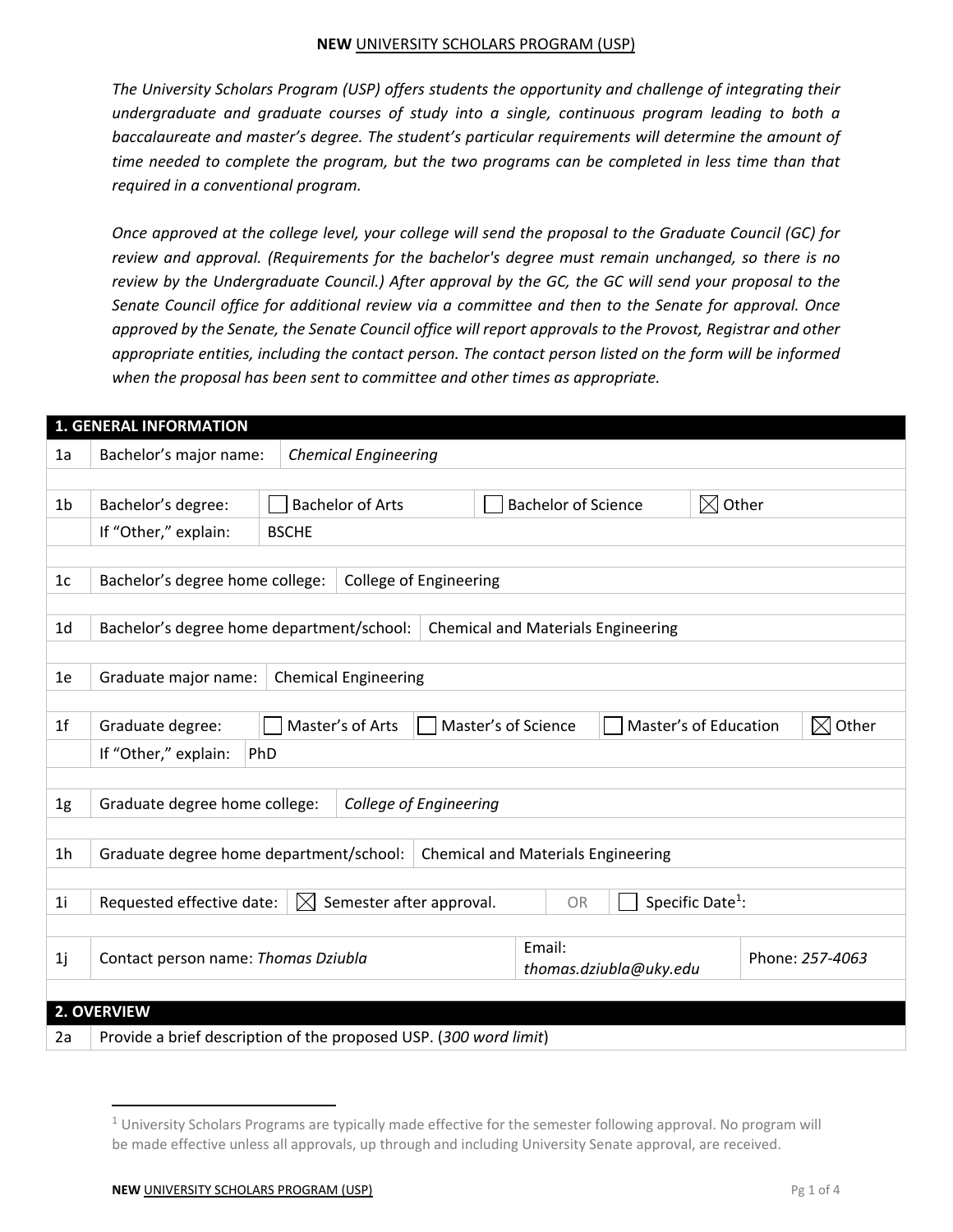|                | The PhD USP in Chemical Engineering will allow the use of electives available at both the undergraduate and<br>graduate level in the chemical engineering to be taken at the graduate level and count towards a PhD degree,<br>allowing for a more rapid transition into research.                                                                                                                                                                                                                                               |                 |                 |  |  |  |
|----------------|----------------------------------------------------------------------------------------------------------------------------------------------------------------------------------------------------------------------------------------------------------------------------------------------------------------------------------------------------------------------------------------------------------------------------------------------------------------------------------------------------------------------------------|-----------------|-----------------|--|--|--|
|                |                                                                                                                                                                                                                                                                                                                                                                                                                                                                                                                                  |                 |                 |  |  |  |
| 2 <sub>b</sub> | Explain the need (e.g. market demand). (300 word limit)                                                                                                                                                                                                                                                                                                                                                                                                                                                                          |                 |                 |  |  |  |
|                | Approximately 10 students in each graduating class of B.S. chemical engineers have conducted a significant<br>amount of undergraduate research (beginning as early as their freshman year). We have had ~1 student every<br>other year continue on as a PhD. These students have all become industry and academia leaders and we believe<br>this is an untapped resource of quality students for our program. This program would serve as a way to streamline<br>the transition and potentially increase the number of students. |                 |                 |  |  |  |
| 2c             | Describe the target audience. (150 word limit)                                                                                                                                                                                                                                                                                                                                                                                                                                                                                   |                 |                 |  |  |  |
|                | The program will target undergraduates participating in research within our program who are preparing to enter a<br>Ph.D. program.                                                                                                                                                                                                                                                                                                                                                                                               |                 |                 |  |  |  |
|                | 3. Basic Requirements                                                                                                                                                                                                                                                                                                                                                                                                                                                                                                            |                 |                 |  |  |  |
| За             | $\boxtimes$ Check to confirm that the USP is open to undergraduates with senior standing who have completed at least 90 $\,$<br>hours of course work.                                                                                                                                                                                                                                                                                                                                                                            |                 |                 |  |  |  |
| 3 <sub>b</sub> | Undergraduates must have satisfied all UK Core requirements prior to applying.                                                                                                                                                                                                                                                                                                                                                                                                                                                   | Yes $\boxtimes$ | No <sub>1</sub> |  |  |  |
|                | If "No," explain. (150 word limit)                                                                                                                                                                                                                                                                                                                                                                                                                                                                                               |                 |                 |  |  |  |
|                |                                                                                                                                                                                                                                                                                                                                                                                                                                                                                                                                  |                 |                 |  |  |  |
| 3c             | Application to the USP is at the end of the student's junior year.                                                                                                                                                                                                                                                                                                                                                                                                                                                               | Yes $\boxtimes$ | No              |  |  |  |
|                | If "No," explain. (150 word limit)                                                                                                                                                                                                                                                                                                                                                                                                                                                                                               |                 |                 |  |  |  |
| 3d             | For admission to the USP, the undergraduate GPA is greater than or equal to 3.5 in the<br>student's major (including cross-listed courses) and 3.2 overall.                                                                                                                                                                                                                                                                                                                                                                      | Yes $\boxtimes$ | No              |  |  |  |
|                | If "No," explain. (150 word limit)                                                                                                                                                                                                                                                                                                                                                                                                                                                                                               |                 |                 |  |  |  |
| 3e             | Check box to confirm that application to the program will follow the current procedures for application to the<br>$\boxtimes$<br>Graduate School, subject to the conditions in questions 3a through 3d, above.                                                                                                                                                                                                                                                                                                                   |                 |                 |  |  |  |
| 3f             | $\boxtimes$ Check box to confirm that the USP is designed so that students will not take more than 16 credit hours per<br>semester. (Permission to exceed that number is subject to approval by the Director of Graduate Studies and Dean<br>of the Graduate School.)                                                                                                                                                                                                                                                            |                 |                 |  |  |  |
|                |                                                                                                                                                                                                                                                                                                                                                                                                                                                                                                                                  |                 |                 |  |  |  |
|                | 4. Specific Course Requirements                                                                                                                                                                                                                                                                                                                                                                                                                                                                                                  |                 |                 |  |  |  |
| 4a             | Up to twelve (12) credit hours from the bachelor's degree may be used towards the graduate degree. How many<br>credits from the undergraduate degree will count towards the graduate degree?                                                                                                                                                                                                                                                                                                                                     |                 |                 |  |  |  |
|                | 12                                                                                                                                                                                                                                                                                                                                                                                                                                                                                                                               |                 |                 |  |  |  |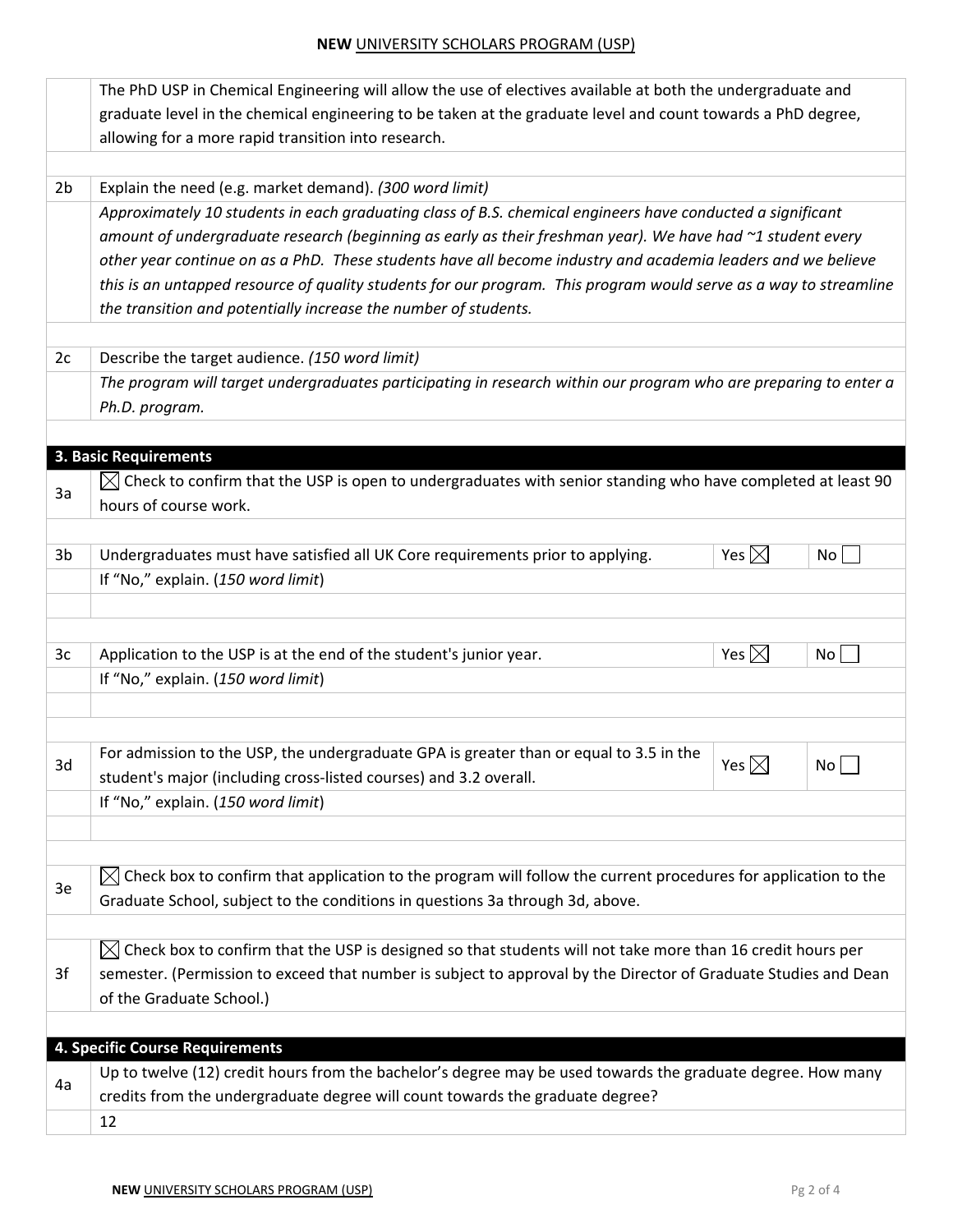| 4b                 | The student must be graded as a graduate student in the courses listed below for the course(s) to count towards<br>the graduate degree.                                      |            |            |                          |  |  |
|--------------------|------------------------------------------------------------------------------------------------------------------------------------------------------------------------------|------------|------------|--------------------------|--|--|
| Prefix &<br>Number | <b>Course Title</b>                                                                                                                                                          |            |            |                          |  |  |
| <b>CME 505</b>     | Analysis of Chemical Engineering Problems                                                                                                                                    |            |            |                          |  |  |
| <b>CME 515</b>     | Air Pollution                                                                                                                                                                |            |            |                          |  |  |
| <b>CME 523</b>     | Concepts, Assessment Tools and Methods in Sustainable Power and Energy<br>3                                                                                                  |            |            |                          |  |  |
| <b>CME 542</b>     | <b>Electric Power Generation Technologies</b>                                                                                                                                |            |            | 3                        |  |  |
| <b>CME 554</b>     | Chemical and Physical Processing of Polymer Systems                                                                                                                          |            |            |                          |  |  |
| <b>CME 556</b>     | Introduction to Composite Materials                                                                                                                                          |            |            | 3                        |  |  |
| <b>CME 580</b>     | Design of Rate and Equilibrium Processes for Water Pollution Control                                                                                                         |            |            | 3                        |  |  |
|                    | TOTAL NUMBER OF CREDIT HOURS:                                                                                                                                                |            |            | 12                       |  |  |
| 4a.                | Does the USP involve prerequisite courses <sup>2</sup> or concurrent enrollment <sup>3</sup> in certain<br>$Yes$    <br>courses?<br>If "Yes," please list the courses below. |            |            |                          |  |  |
| Prefix &<br>Number | <b>Course Title</b><br><b>Credit Hrs</b>                                                                                                                                     |            |            | Course Type <sup>4</sup> |  |  |
|                    |                                                                                                                                                                              | Select one |            |                          |  |  |
|                    |                                                                                                                                                                              |            | Select one |                          |  |  |
|                    |                                                                                                                                                                              |            | Select one |                          |  |  |
|                    |                                                                                                                                                                              |            | Select one |                          |  |  |
|                    |                                                                                                                                                                              |            | Select one |                          |  |  |
|                    |                                                                                                                                                                              |            | Select one |                          |  |  |
|                    |                                                                                                                                                                              |            | Select one |                          |  |  |
|                    |                                                                                                                                                                              |            | Select one |                          |  |  |
|                    |                                                                                                                                                                              |            | Select one |                          |  |  |
|                    |                                                                                                                                                                              |            | Select one |                          |  |  |
| 4b                 | Provide the Bulletin language for prerequisite or concurrent enrollment courses.                                                                                             |            |            |                          |  |  |
|                    | 5. ADMINISTRATION AND ASSESSMENT                                                                                                                                             |            |            |                          |  |  |
| 5a                 | Describe how the proposed USP will be administered, including admissions, student advising, retention, etc. (150<br>word limit)                                              |            |            |                          |  |  |

 2 Prerequisite courses are completed prior to initiation of the USP, i.e. at the undergraduate level.

 $3$  Concurrent enrollment courses are in progress, i.e. in which the student is be currently enrolled.

<sup>&</sup>lt;sup>4</sup> Use the drop-down list to indicate if the course is a prerequisite or may be taken currently.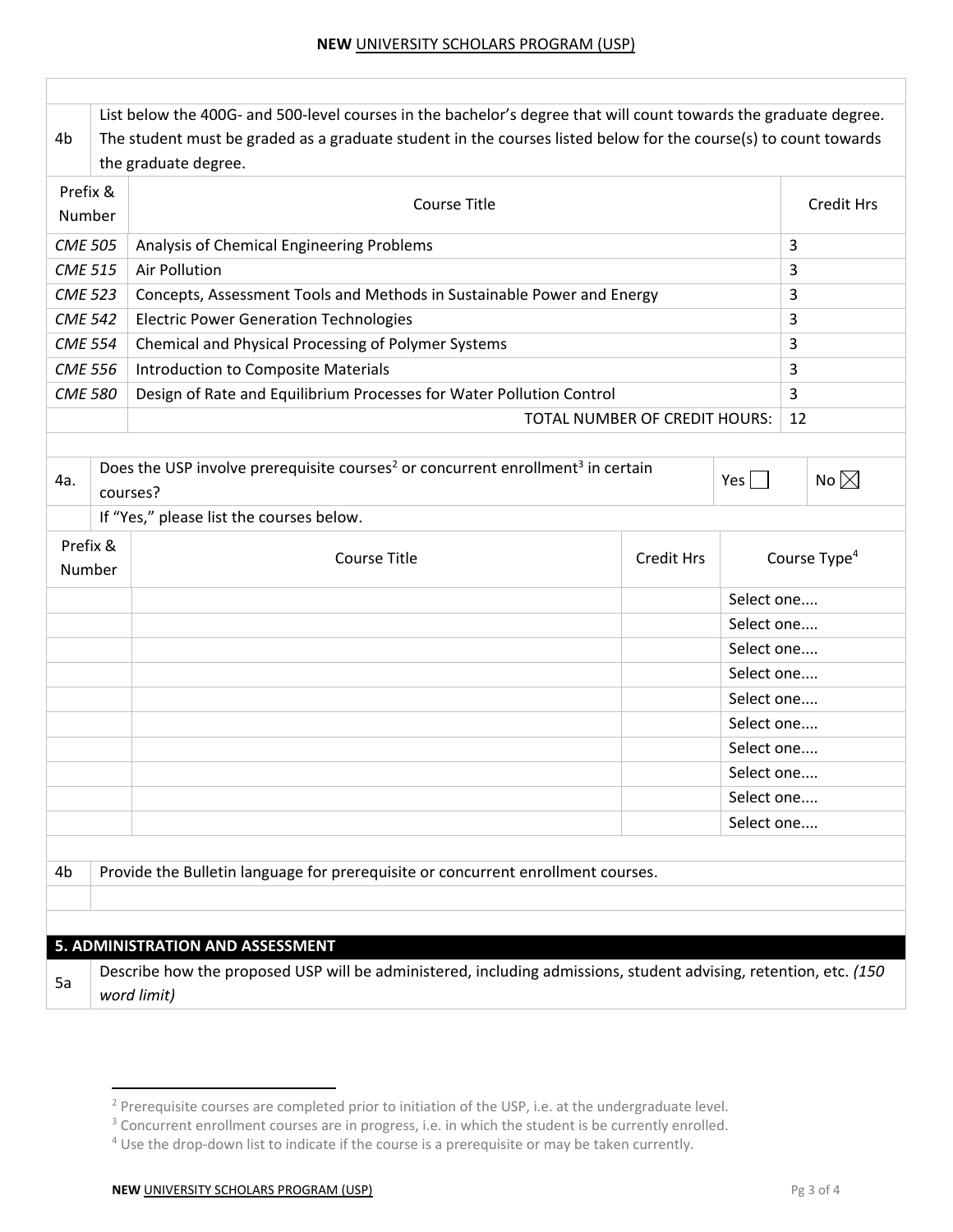|    | The USP will be administered by the program DUS and DGS, who will make admission decisions and advise the |             |                                        |                                               |                                                                                                                      |  |  |  |
|----|-----------------------------------------------------------------------------------------------------------|-------------|----------------------------------------|-----------------------------------------------|----------------------------------------------------------------------------------------------------------------------|--|--|--|
|    |                                                                                                           |             |                                        |                                               | student jointly. A research advisor will be assigned at the time of admission so that research and coursework        |  |  |  |
|    | toward the PhD thesis are concurrent.                                                                     |             |                                        |                                               |                                                                                                                      |  |  |  |
|    |                                                                                                           |             |                                        |                                               |                                                                                                                      |  |  |  |
| 5b |                                                                                                           |             |                                        |                                               | Describe evaluation procedures for the proposed USP. Include how to determine whether the USP is a success or a      |  |  |  |
|    | failure. (250 word limit)                                                                                 |             |                                        |                                               |                                                                                                                      |  |  |  |
|    |                                                                                                           |             |                                        |                                               | The success of the USP will be evaluted from the successful completion of both a B.S. and a Ph.D. after entering the |  |  |  |
|    |                                                                                                           |             |                                        |                                               | program and the ability of the student to meet the learning objectives of the Ph.D. chemical engineering program     |  |  |  |
|    | at the completion of their study.                                                                         |             |                                        |                                               |                                                                                                                      |  |  |  |
|    | <b>6. MISCELLANEOUS</b>                                                                                   |             |                                        |                                               |                                                                                                                      |  |  |  |
| 6a | Is there anything else about the proposed USP that should be mentioned? (150 word limit)                  |             |                                        |                                               |                                                                                                                      |  |  |  |
|    |                                                                                                           |             |                                        |                                               | This program is parallel to our Master's USP offering . We believe this will be a more sought after degree as the    |  |  |  |
|    |                                                                                                           |             |                                        |                                               | majority of our chemical engineering students interested in graduate school are interested in the Ph.D.              |  |  |  |
|    |                                                                                                           |             |                                        |                                               |                                                                                                                      |  |  |  |
|    | 7. APPROVALS/REVIEWS                                                                                      |             |                                        |                                               |                                                                                                                      |  |  |  |
|    |                                                                                                           |             |                                        | Document steps in the approval process below. |                                                                                                                      |  |  |  |
|    | <b>Reviewing Group</b>                                                                                    | <b>Date</b> |                                        |                                               |                                                                                                                      |  |  |  |
|    | <b>Name</b>                                                                                               | Approved    | <b>Contact Person Name/Phone/Email</b> |                                               |                                                                                                                      |  |  |  |
|    |                                                                                                           |             |                                        |                                               | (Within College) In addition to the information below, attach documentation of department and college approval.      |  |  |  |
| 7a | This typically takes the form of meeting minutes but may also be an email from the unit heads reporting   |             |                                        |                                               |                                                                                                                      |  |  |  |
|    | department- and college-level votes.                                                                      |             |                                        |                                               |                                                                                                                      |  |  |  |
|    | Department of                                                                                             |             |                                        |                                               |                                                                                                                      |  |  |  |
|    | <b>Chemical and Mat</b>                                                                                   | 10/23/2017  |                                        |                                               | Douglass Kalika / 859-257-5507 / kalika@engr.uky.edu                                                                 |  |  |  |
|    | Eng.                                                                                                      |             |                                        |                                               |                                                                                                                      |  |  |  |
|    | College of                                                                                                |             |                                        |                                               |                                                                                                                      |  |  |  |
|    | Engineering                                                                                               | 3/20/2018   |                                        |                                               | Kimberley Anderson / 85-257-1864 / kimberly.anderson@uky.edu                                                         |  |  |  |
|    |                                                                                                           |             |                                        |                                               |                                                                                                                      |  |  |  |
|    |                                                                                                           |             |                                        |                                               |                                                                                                                      |  |  |  |
|    |                                                                                                           |             |                                        |                                               |                                                                                                                      |  |  |  |
| 7b | (Collaborating and/or Affected Units)                                                                     |             |                                        |                                               |                                                                                                                      |  |  |  |
|    |                                                                                                           |             |                                        |                                               |                                                                                                                      |  |  |  |
|    |                                                                                                           |             |                                        |                                               |                                                                                                                      |  |  |  |
|    |                                                                                                           |             |                                        |                                               |                                                                                                                      |  |  |  |
|    |                                                                                                           |             |                                        |                                               |                                                                                                                      |  |  |  |
|    |                                                                                                           |             |                                        |                                               |                                                                                                                      |  |  |  |
| 7c | (Senate's Academic Councils)                                                                              |             |                                        | <b>Date Approved</b>                          | <b>Contact Person Name</b>                                                                                           |  |  |  |
|    | Health Care Colleges Council (if applicable)                                                              |             |                                        |                                               |                                                                                                                      |  |  |  |
|    | Graduate Council                                                                                          |             |                                        | 9/27/18                                       | Roshan Nikou                                                                                                         |  |  |  |
|    |                                                                                                           |             |                                        |                                               |                                                                                                                      |  |  |  |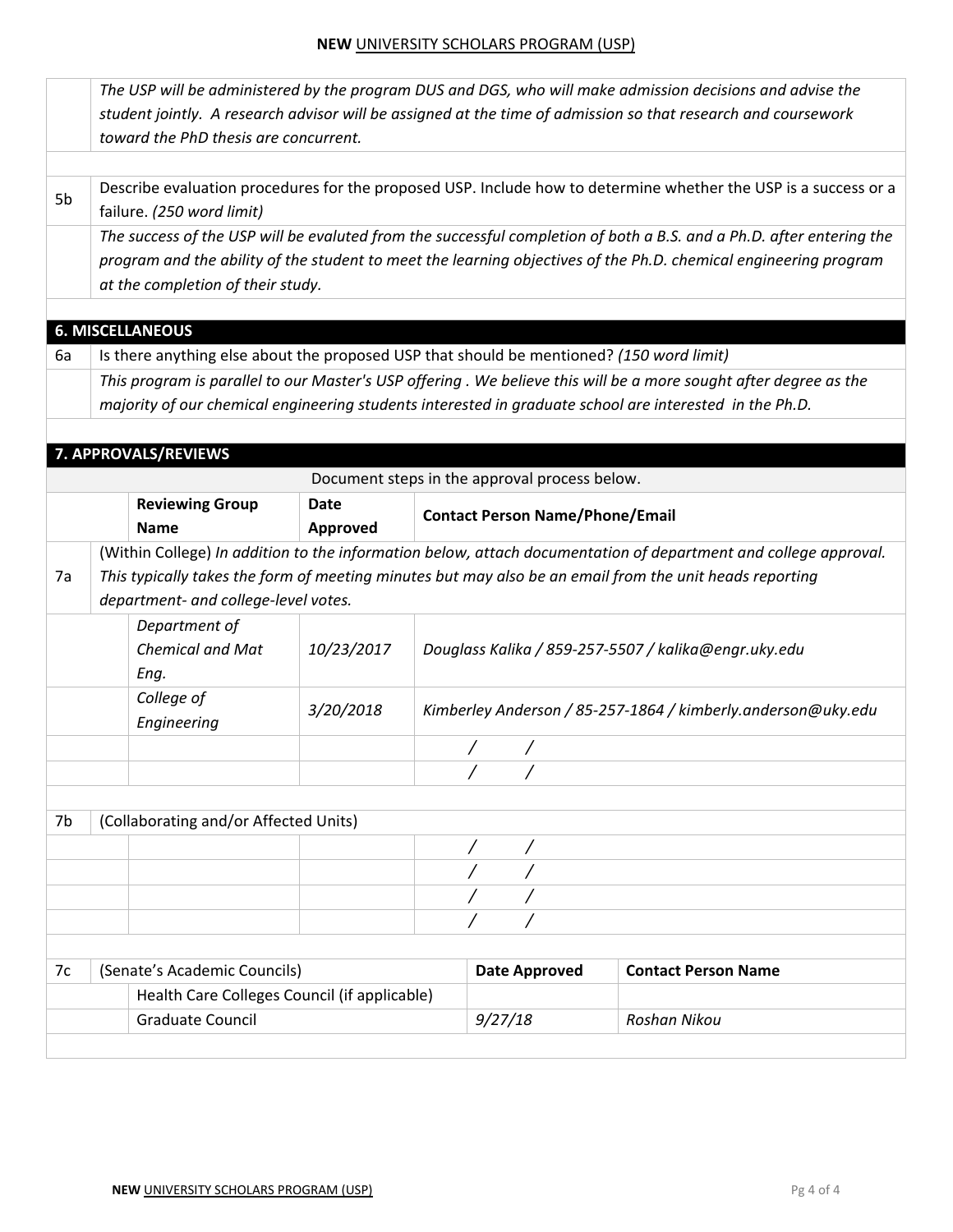| <b>CME 573</b>  | Drug Delivery                  | ર |                                  |
|-----------------|--------------------------------|---|----------------------------------|
| <b>CME 570</b>  | Bionanotechnology              |   |                                  |
| <b>CME 599</b>  | Topics in Chemical Engineering | 3 |                                  |
| <b>CME 404G</b> | <b>Polymeric Materials</b>     |   | $\overline{1}$ in $\overline{1}$ |
|                 |                                |   |                                  |

 $\sim 100$  m  $^{-1}$ 

 $\sim$   $\kappa$ 

 $\alpha$ 

 $\sim$   $\sim$ 

 $\tilde{\omega}$ 

 $\tilde{\kappa}$ 

Total 30

 $\sim$ 

 $\sim$  45  $^\circ$ 

 $\sim$ 

 $\sim$   $\sim$ 

 $\hat{\mathcal{R}}$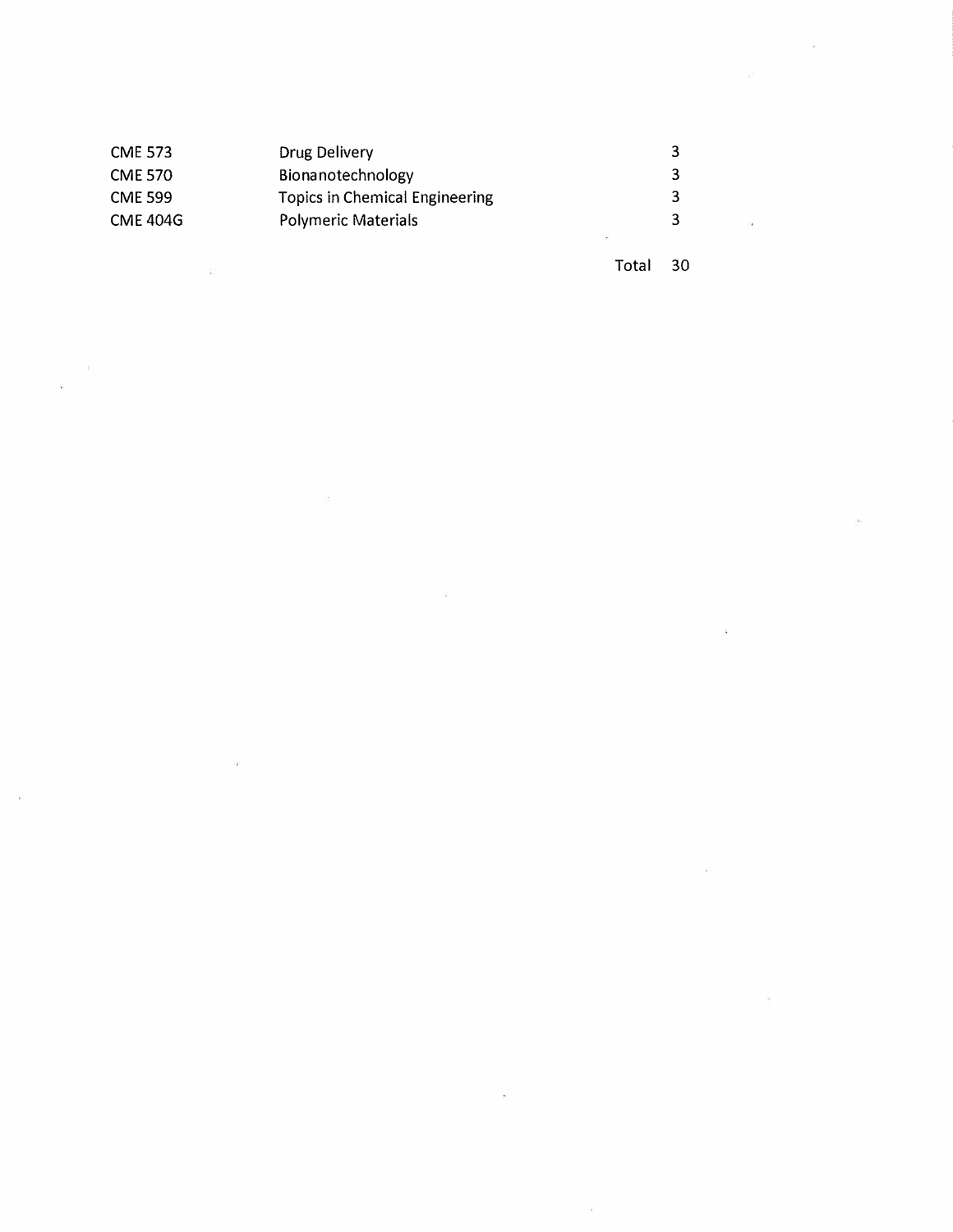

**Department of Chemical and Materials Engineering** 

*177 Anderson Hall Lexington, KY 40506-0046 (859) 257-5507 douglass.kalika@uky.edu* 

October 25, 2017

TO: Whom It May Concern

This letter is to confirm that the faculty of the Department of Chemical and Materials Engineering has reviewed and approved the attached proposal for a Ph.D. University Scholars program in chemical engineering. The faculty reviewed the proposal documents via e-mail distribution and have responded with full support.

If you have any questions or concerns, please feel free to contact me.

Sincerely,

# Doug Kalika

Douglass S. Kalika, Professor and Chair Department of Chemical and Materials Engineering